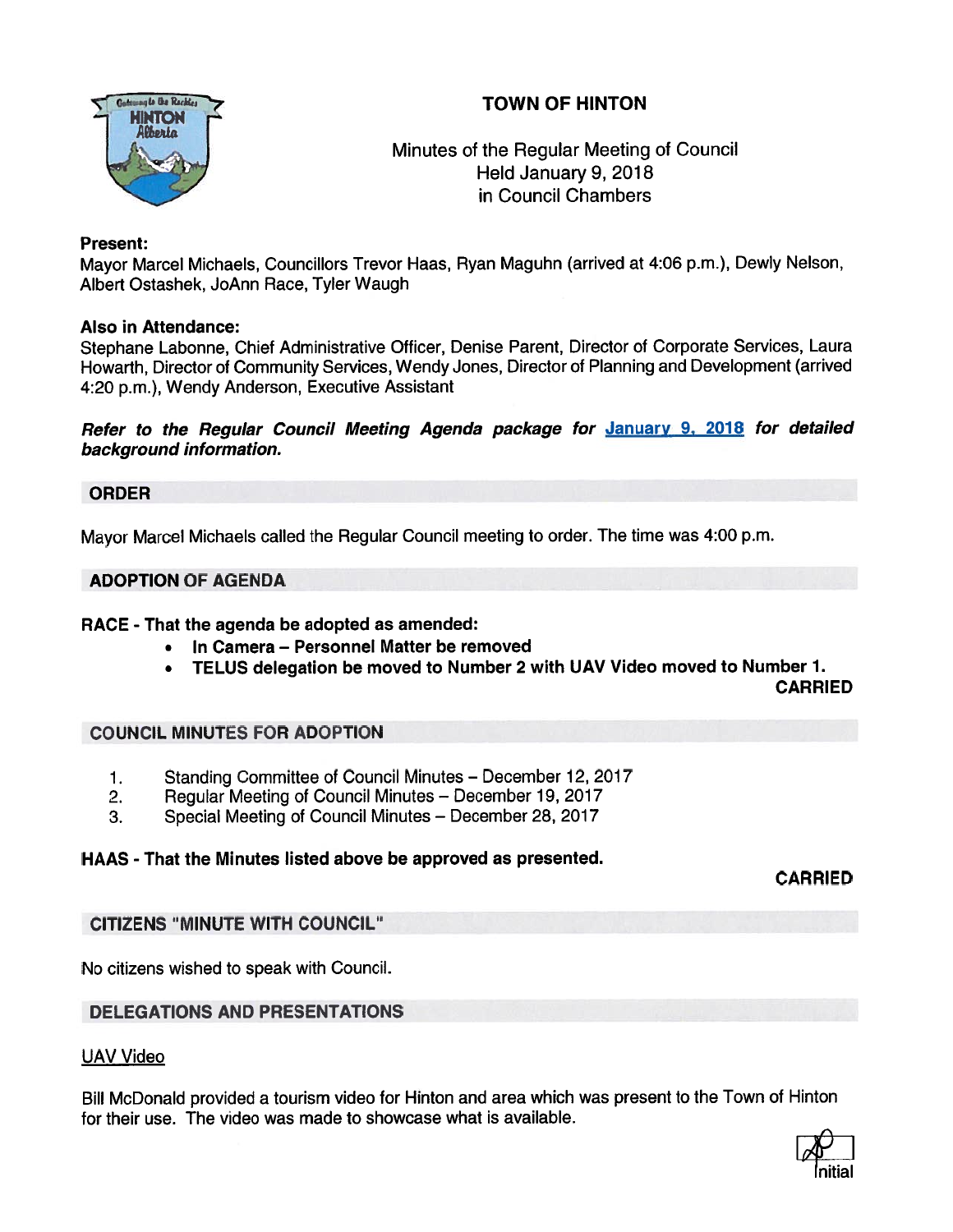Town of Hinton Regular Meeting of Council Minutes—January 9, 2018 Page 12

### TELUS Cheque Presentation for the Performing Arts Theatre of Hinton

Dan Campbell and Brian Bettis of TELUS presented Mayor Michaels with <sup>a</sup> \$20,000 donation to the Performing Arts Theatre of Hinton. On behalf of Council, Mayor Michaels thanked TELUS for the donation and all they provide to the community

#### **RCMP Quarterly Review**

Staff Sergeant Chris Murphy provided Council with the Hinton RCMP Quarterly Update which included the 2017-2018 priorities, crime trends / statistics. The full presentation is available in the January 9, 2018 Regular Council agenda package.

#### Automated Traffic Enforcement Overview Committee Review

Staff Sergeant Chris Murphy and Fire Chief / Protective Services Manager Todd Martens provided Council with the Automated Traffic Enforcement Oversight Committee Fourth Quarter Update. Mayor Michaels and Councillors asked <sup>a</sup> number of questions regarding the program.

## ACTION ITEMS

1. Policy #055 — Federation of Canadian Municipalities (FCM) and AUMA Council Attendance

#### OSTASHEK — That Council refer Policy #055 to <sup>a</sup> Standing Committee meeting in February 2018 for discussion.

CARRIED

### INFORMATION ITEMS

1. Council Information Package #1, #2 and #3 for January 9, 2018

#### RACE - That Council Information Packages #1, #2 and #3 for December 19, 2017 accepted for information.

CARRIED

### REPORTS FROM MAYOR, COUNCIL, CHIEF ADMINISTRATIVE OFFICER

1. Council Updates (Training, Conferences, Committees, Community Events)

Councillors reported on the various committees, meetings and activities they attended since the last Regular Council meeting and what they <sup>p</sup>lan on attending in the coming weeks.

2. Administrative Inquiries

No inquiries were received.

### 3. Chief Administrative Officer Report

Stephane Labonne, Chief Administrative Officer, provided an update on administrative matters.

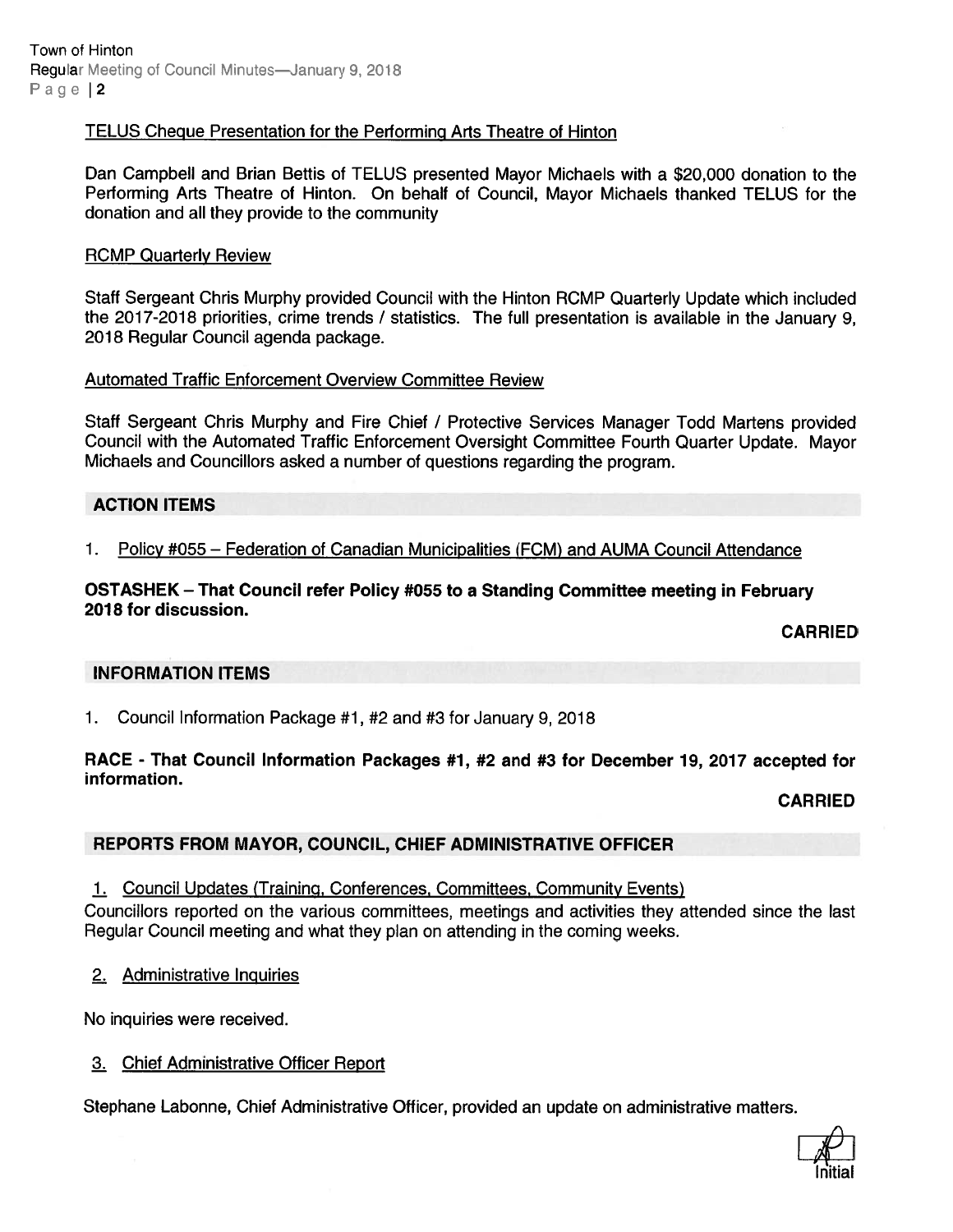Town of Hinton Regular Meeting of Council Minutes—January 9, 2018 Page | 3

# NOTICES OF MOTION

Council did not presen<sup>t</sup> any Notices of Motion.

ADJOURNMENT

OSTASHEK - That the Regular Meeting of Council adjourn.

The time was 6:26 p.m.<br> $\frac{1}{2}$ <br>Mayor  $\frac{1}{2}$ CARRIED

Director of Corporate Services